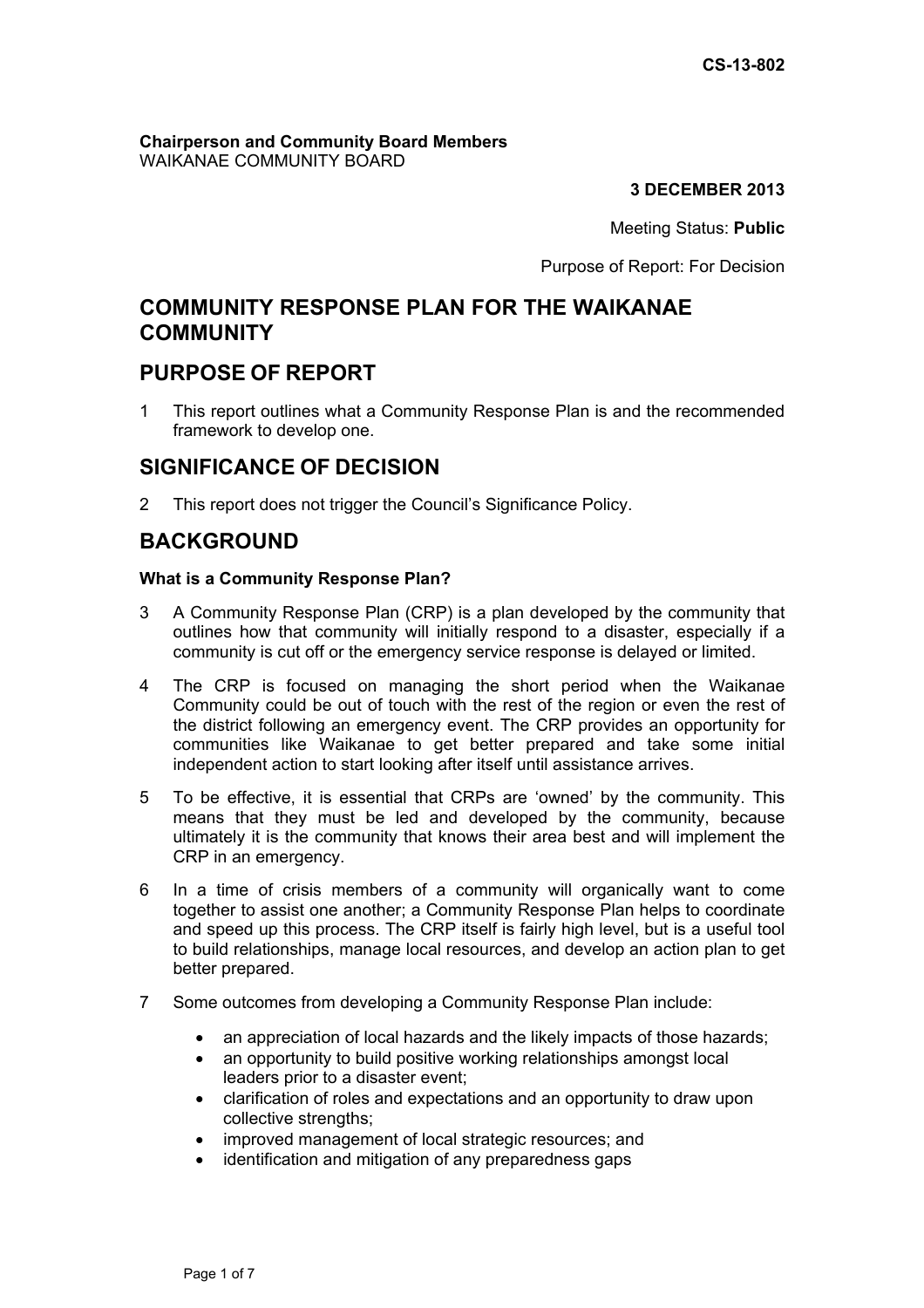# **CONSIDERATIONS**

### **Developing a Community Response Plan**

- 8 To begin the development of a Community Response Plan a group of key stakeholders from within the Waikanae community need to be identified and contacted. The geographical area that the CRP will cover also needs to be clearly defined. To help establish these initial details and the ongoing successful progress of the CRP a community organisation (such as a community board or a strong residents association) must be prepared to take ownership of the CRP. Having a local owner helps to ensure that momentum on the CRP's development is not lost and the Plan remains a living document, regularly reviewed and updated.
- 9 It is recommended that the stakeholder working party is no larger than about 15 representatives to avoid it becoming unmanageable or inefficient. Other relevant parties, not included in the core working group, can be invited into the plan development process at varying stages to provide their input, but do not need to be present throughout.
- 10 Recommended members of the Waikanae Stakeholder Group could include:
	- two representatives from the local community board;
	- the local Civil Defence Controller;
	- repesentatives of the Waikanae Civil Defence Volunteer Group;
	- the District's Neighbourhood Support Coordinator;
	- a representative from the Waikanae Volunteer Fire Brigade;
	- a local iwi representative:
	- owner/operators of the local supermarkets;
	- representative from Goodmans Earthmoving;
	- a representative from the Waikanae Boat Club; and
	- a representative from St Lukes Church (the Waikanae CDC).
- 11 A formal written introduction to stakeholders will outline the purpose of the Community Response Plan (see Attachment 1). This letter needs to be signed by the Waikanae Community Board representatives so it is clear from the outset that the planning process is being driven from within the community, not an external Civil Defence representative. The Wellington Region Emergency Management Advisor's (WREMO EMA) role is to facilitate the planning process, not lead it.
- 12 Attachment 2 provides an outline of the proposed community meetings from which the CRP would be developed. This planning framework is not set in concrete and is designed to be flexible to meet different community needs. The meetings themselves are very interactive and an excellent opportunity to build relationships and set clear expectations between community leaders/resource holders.
- 13 It is recommended that the Waikanae Community Board commits two representatives to the CRP process. This allows for some redundancy in the event of one member being sick or unavailable for a meeting. The community board representatives involved in the process will also be able to report back to the wider Board on progress and, in turn, receive their feedback to ensure that the full Board can be involved in the process.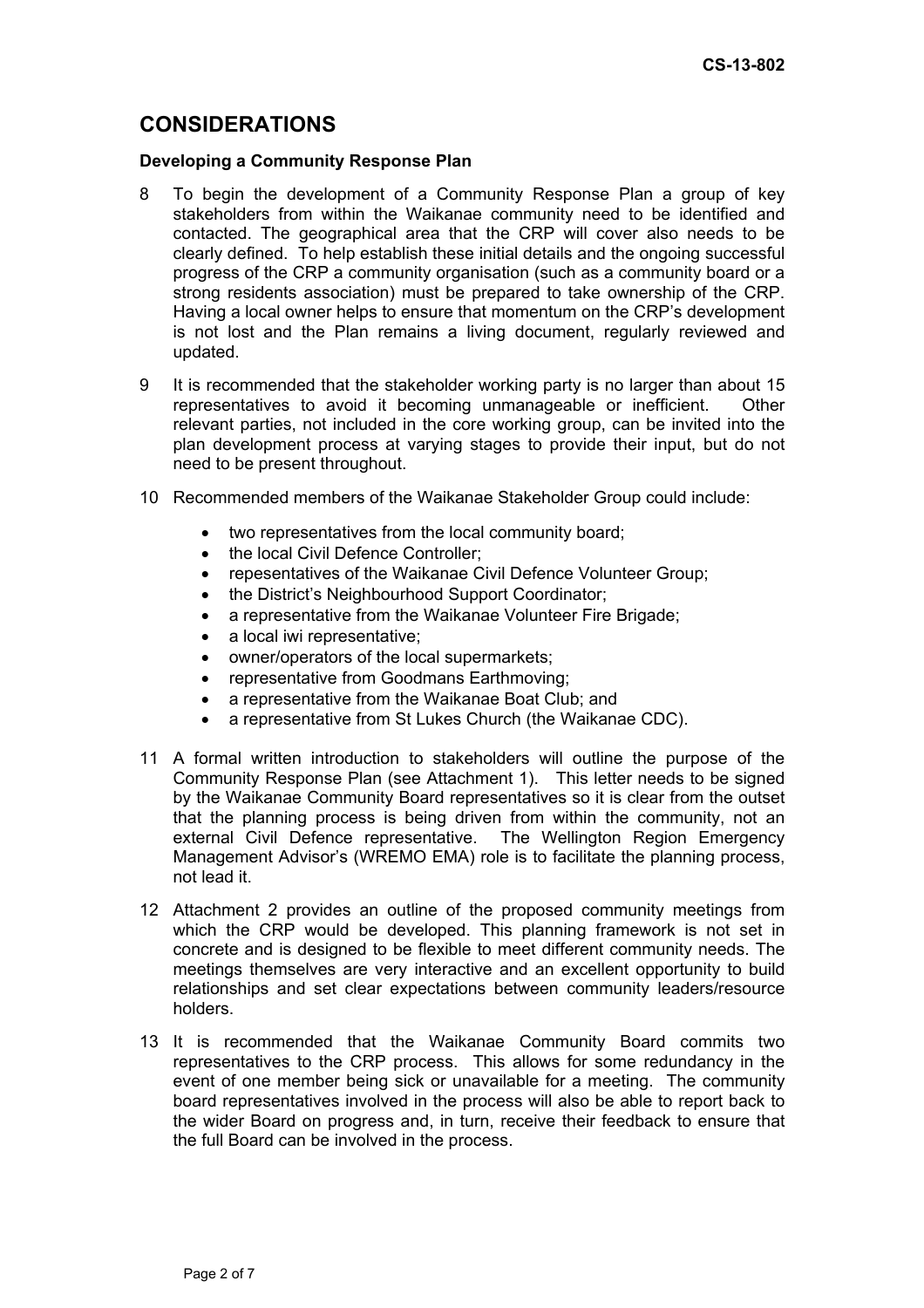- 14 In order for the Plan to stay current and to review progress on any actions identified to improve community resilience, it is recommend that the Plan is reviewed once every 12 months and someone on the Community Board is appointed to hold the local civil defence portfolio for the next three years.
- 15 A lot of the background work to develop and draft the CRP is done by the WREMO EMA, but it is essential that members of the stakeholder group lead the negotiation of any agreements, clarification of any specific roles and develop the resourcing arrangements relevant to their community.

## **The First Steps**

- 16 The first step toward starting a Community Response Plan is for the Board to decide who the key stakeholders should be (including the representatives from the Community Board itself). The selected community board representatives will then work with the WREMO EMA to identify some suitable meeting dates, a venue and the signing of the introductory letters.
- 17 It is recommended that this part of the process is completed before Christmas, but the first actual meeting of the stakeholder group does not start until late January 2014. Table 1 outlines a proposed meeting schedule:

| Date                    | Outcome                                                                                                                                            |
|-------------------------|----------------------------------------------------------------------------------------------------------------------------------------------------|
| Tues 03 Dec 2013        | 2 Community Board Members Identified                                                                                                               |
| Fri 13 Dec 2013         | Meeting with Community Board Reps and local<br>CD Volunteer Coordinators to identify CRP<br>Stakeholders and confirm venue and meeting<br>schedule |
| Third week of Dec       | Send out invitation letter with proposed meeting<br>schedules attached                                                                             |
| Wed 29 Jan 2014 $@$ 7pm | 1 <sup>st</sup> meeting of Waikanae Stakeholder Group                                                                                              |
| Wed 12 Feb 2014 @ 7pm   | 2 <sup>nd</sup> meeting of Waikanae Stakeholder Group                                                                                              |
| Wed 26 Feb 2014 @ 7pm   | 3 <sup>rd</sup> meeting of Waikanae Stakeholder Group                                                                                              |
| Wed 12 Mar 2014 @ 7pm   | 4 <sup>th</sup> meeting of Waikanae Stakeholder Group                                                                                              |
| Wed 26 Mar 2014 @ 7pm   | 5 <sup>th</sup> meeting of Waikanae Stakeholder Group                                                                                              |

Table 1: Proposed Waikanae CRP Meeting Schedule

## **Financial Considerations**

- 18 Any financial issues that arise during the planning process when developing the CRP will be discussed as and when they arise with the Council representative (the district controller), involved in the stakeholder group.
- 19 The cost of hosting the planning sessions (including refreshments) will be covered by the Wellington Region Emergency Management Office (WREMO). Resources/materials and basic costs associated with developing and publicly distributing the CRP will also be met by WREMO.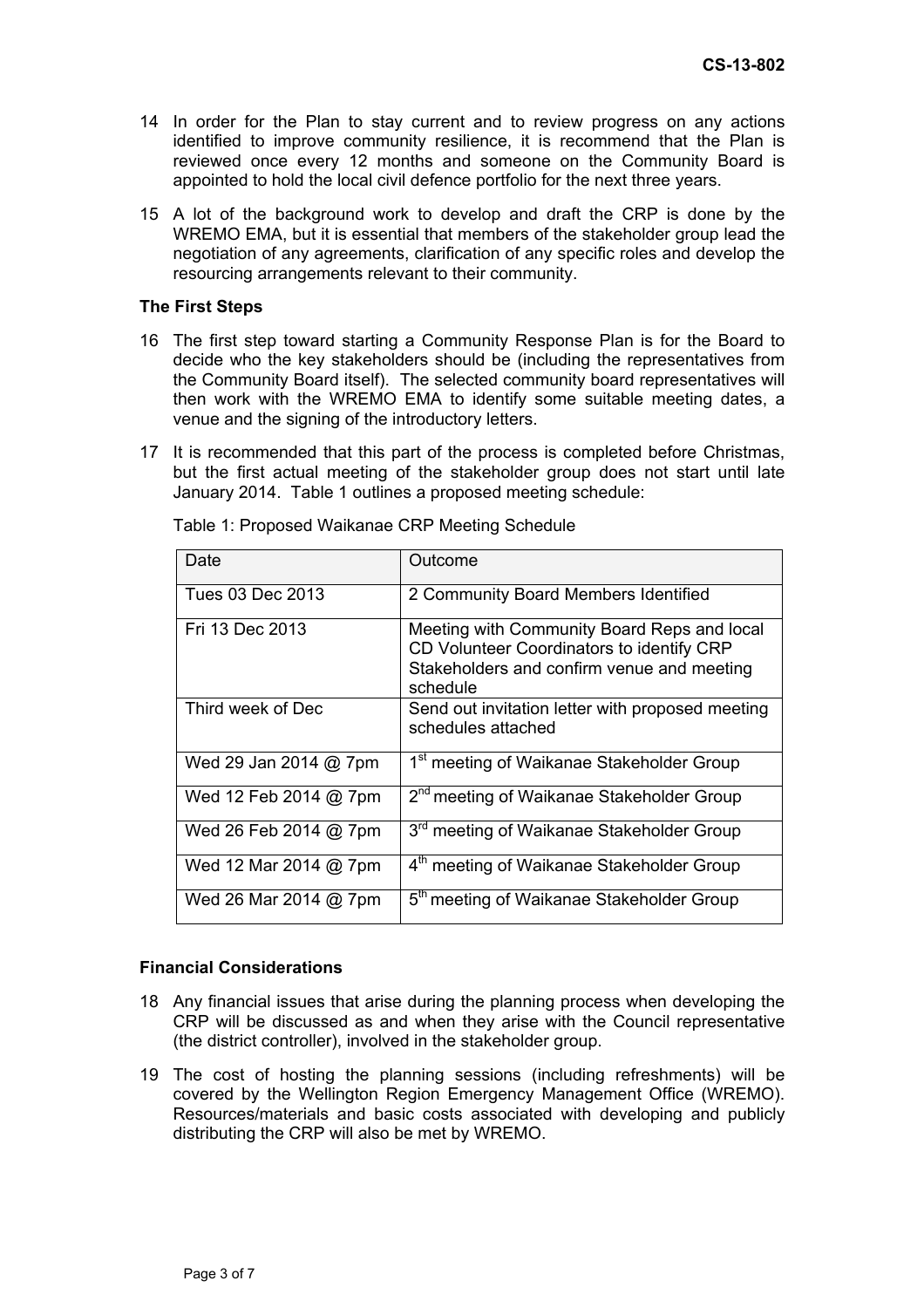# **Legal Considerations**

20 There are no legal considerations for the Community Board to consider.

# **Delegation**

21 Part D, clause 10.1 of the Kāpiti Coast District Council Governance Structure and Delegations for the 2013-2016 Triennium gives community boards the delegated authority to:

*assist with local civil defence and emergency management activities, including involvement in welfare responses, in accordance with the District Civil Defence Plan and with the Community Response Plan..* 

## **Consultation**

22 It is not proposed that there will be formal consultation on the draft CRP. The stakeholder group is a representation of the community. The wider public will be advised of the Plan outcomes at the end of the process via some kind of public notice, usually a flyer and link on WREMO's Website.

## **Policy Implications**

23 The CRP process is consistent with the Wellington Region Civil Defence Emergency Management Group Plan.

## **Tāngata Whenua Considerations**

24 It is recommended that local iwi are involved in the development of the Waikanae Community Response Plan and at least one representative is on the stakeholder working group.

## **Publicity Considerations**

25 The CRP will be publicly advertised and made available on the WREMO's Website.

# **RECOMMENDATIONS**

26 In the interests of improving community resilience the Waikanae Community Board agrees to participate and take ownership of the development of the Waikanae Community Response Plan by identifying two community board representatives:

1.\_\_\_\_\_\_\_\_\_\_\_\_\_\_\_\_\_\_\_\_\_\_\_\_\_\_\_\_\_\_\_\_\_\_\_\_\_\_\_\_\_\_\_\_\_\_\_\_\_\_\_\_

2.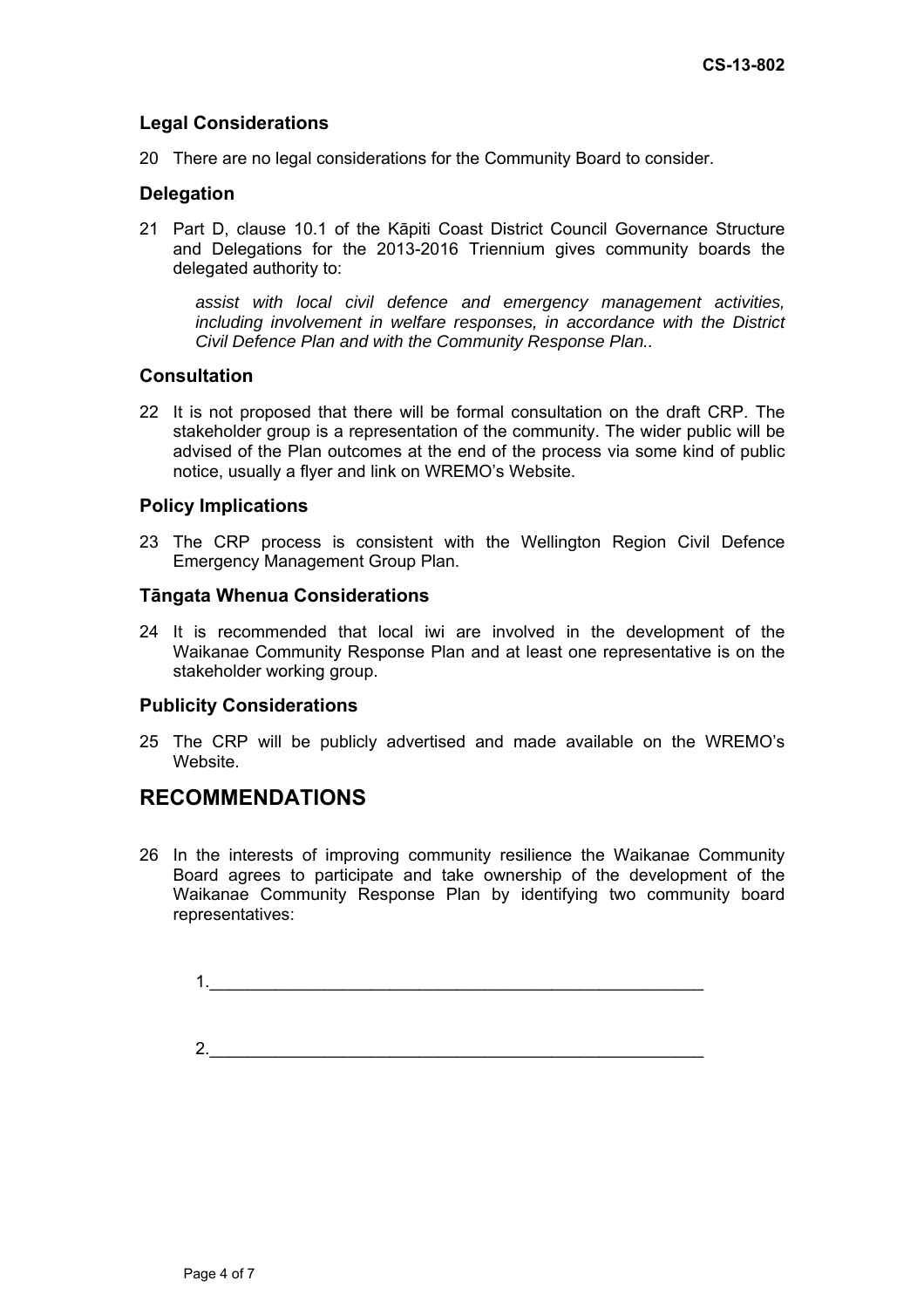- 27 The Waikanae Community Board agrees to take responsibility for the ongoing review of the Plan by identifying someone on the Board (usually one of the two representative selected to participate in the CRP process) to hold the civil defence portfolio for the Waikanae Community Board:
	- $1.$
- 28 The Waikanae CRP process will cover the geographical area defined by the Waikanae Community Boundary.

**Report prepared by:** 

Scott Dray **Emergency Management Advisor WREMO** 

# **ATTACHMENTS:**

| Attachment 1: Letter of Introduction     |
|------------------------------------------|
| Attachment 2: Process for developing CRP |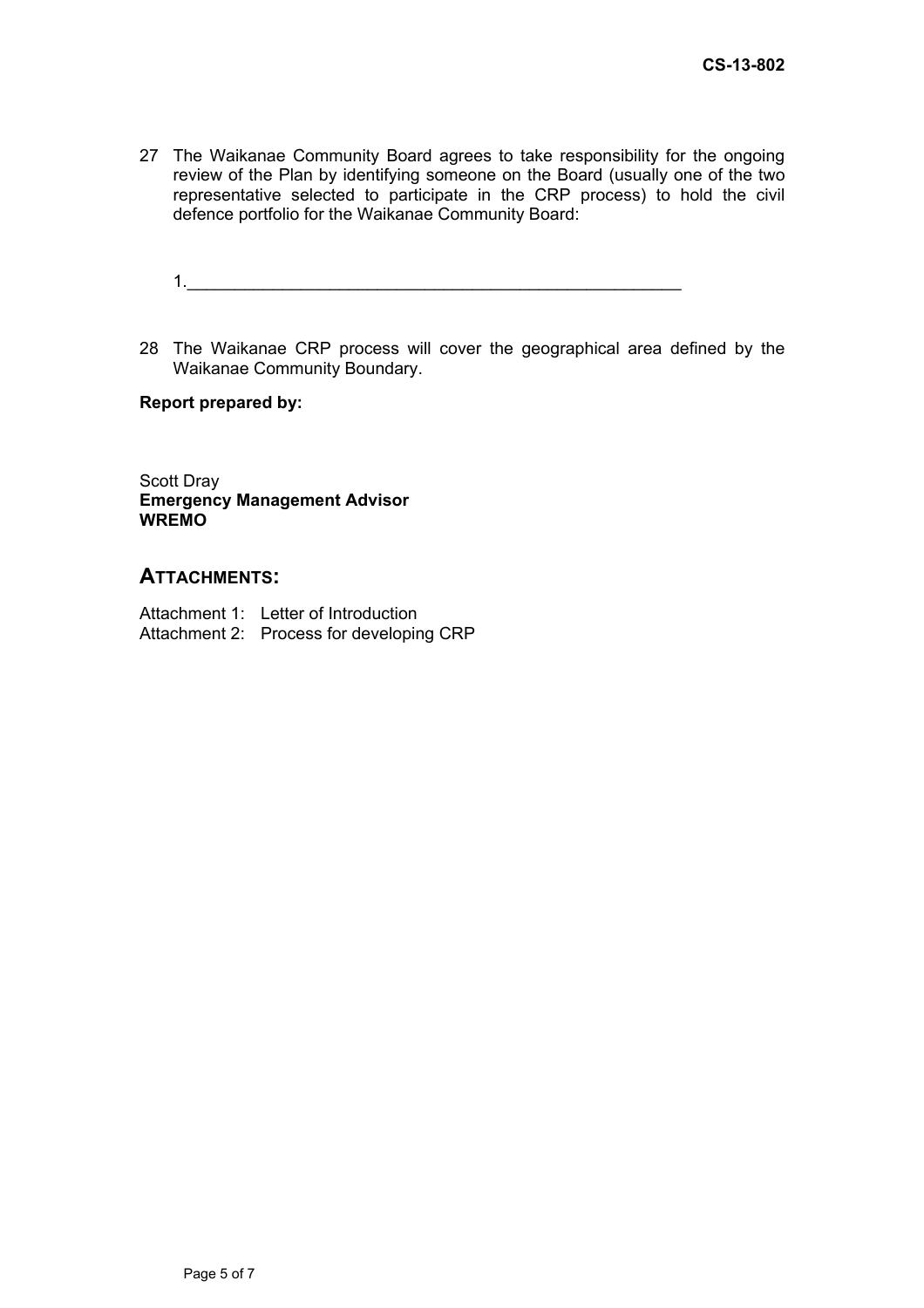# **ATTACHMENT ONE**

# **Introductory Letter**

<date>

<Name> <Organisation> <Address 1> <Address 2>

Dear Sir/Madam,

### Community-Driven Response Planning in **<community>**

<Organisation> has been identified as a key player in a community-driven emergency response in **<community>.** 

When disaster strikes, it is ordinary members of the public, not emergency services, who will be first to respond. In the Canterbury quakes, most rescues were made by people close by. Help for those in need came mostly from neighbours, existing community groups like churches, or other voluntary organisations. This underlines the importance of emergency management being community-centred.

Self-activation, self-sufficiency, self-responsibility and self-management were identified as key traits that contributed to individual and community resilience in the days following the earthquakes. Essentially, individuals, organisations and communities have to own and be responsible for their own preparedness.

No one knows a community better than the people that live, work and play within it, so this is why we are bringing you together. Your community, your response.

A community-driven response plan covers how the community plans to self-activate and respond in the first 72 hours of a large-scale emergency. If the processes and structures set up are working well, then the "official" Civil Defence response will support what is already underway, not override it, once it's up and running.

The Wellington Region Emergency Management Office (WREMO) will help us facilitate this process, but it is our plan.

Developing the Community Response Plan will involve youe attendance at five meetings spread roughly two weeks apart held at **<location>**.

<Emergency Management Advisor's name> from WREMO will be facilitating these meetings. The proposed meeting schedule and agenda are enclosed.

Please choose the most appropriate person/s from your organisation to represent you, and RSVP to the email address below, and if you have any questions or need any further information please contact:

#### <Plan champion contact details>

We look forward to meeting with you.

Regards,

<plan champion> <plan owner agency>